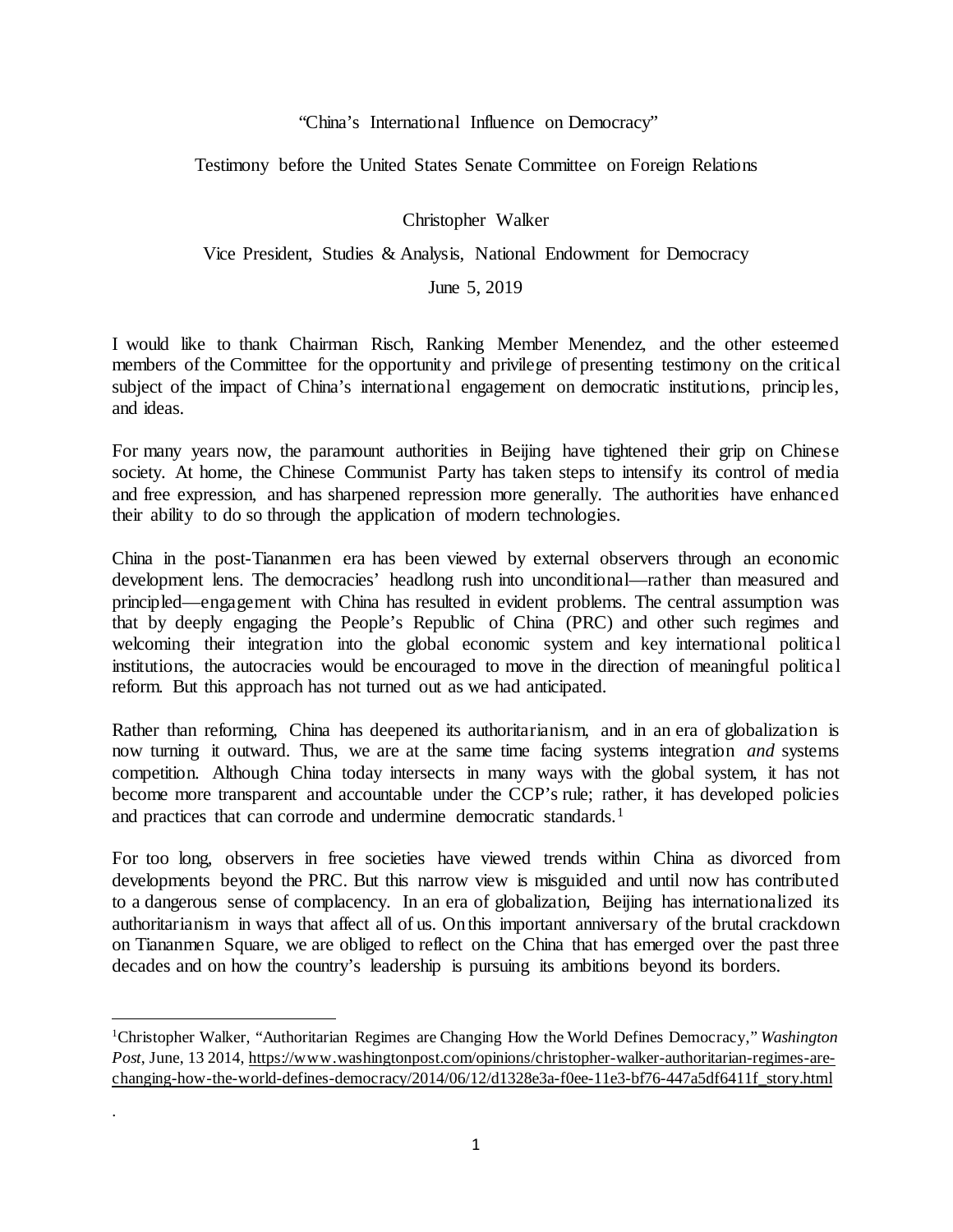A critical aspect of China's development is the massive resources the authorities have invested in modern technology. Such investments over the years have been central to the repression in the Xinjiang Uyghur Autonomous Region, which is functioning now as a technology-animated police state.[2](#page-1-0) As China scholar Samantha Hoffman notes, investment by the Chinese authorities in other parts of China, including in Tibet, over an extensive period of time has enabled the building of the formidable arsenal of surveillance that today is evident in the Uyghur Region.<sup>[3](#page-1-1)</sup>

In an environment without meaningful checks on state power, the Chinese authorities have wide latitude for testing ever more elaborate methods of censorship and social management. As powerful technologies exert greater influence, the U.S. and other democracies are engaged in complex and difficult debates involving civil society, government, and academia over issues of privacy, surveillance, and security. Such debates, for all practical purposes, do not occur in China, opening up an enormous space for systematic abuse of the kind that has taken shape in Uyghur Region. As machine learning and other technological advances accelerate, the precisio n with which the Chinese government will be able to modernize censorship is bound to grow. Indeed, today the Uyghur Region itself serves as an incubator for the testing and develop ment of cutting- edge technological tools of repression that invariably are feeding back into other parts of the PRC, but also having an impact beyond China's borders, including in Latin America and Africa.[4](#page-1-2)

Apart from the sphere of technology, Beijing has refined and scaled up its instruments of influence and, with them, its ability to manipulate the political landscape in other countries. As the leadership in Beijing has become more repressive domestically, China has grown more ambitious internationally in ways that are anathema to democratic values and the rule of law. Such behavior is at direct odds with the notion of China as a "responsible stakeholder."

[https://www.hrw.org/video-photos/interactive/2019/05/02/china-how-mass-surveillance-works-xinjiang;](https://www.hrw.org/video-photos/interactive/2019/05/02/china-how-mass-surveillance-works-xinjiang) Gerry Shih, "'Police Cloud': Chinese Database Tracks Apps, Car Location and Even Electricity Usage in Muslim Region," *Washington Post*, May 2, 2019, [https://www.washingtonpost.com/world/chinese-database-is](https://www.washingtonpost.com/world/chinese-database-is-tracking-cellphone-usage-car-location-and-even-electricity-usage-of-xinjiang-residents/2019/05/01/12eb3996-6c8a-11e9-be3a-33217240a539_story.html)[tracking-cellphone-usage-car-location-and-even-electricity-usage-of-xinjiang-residents/2019/05/01/12eb3996-](https://www.washingtonpost.com/world/chinese-database-is-tracking-cellphone-usage-car-location-and-even-electricity-usage-of-xinjiang-residents/2019/05/01/12eb3996-6c8a-11e9-be3a-33217240a539_story.html) [6c8a-11e9-be3a-33217240a539\\_story.html](https://www.washingtonpost.com/world/chinese-database-is-tracking-cellphone-usage-car-location-and-even-electricity-usage-of-xinjiang-residents/2019/05/01/12eb3996-6c8a-11e9-be3a-33217240a539_story.html) ; Josh Chin and Clément Bürge, "Twelve Days in Xinjiang: How China's Surveillance State Overwhelms Daily Life," *Wall Street Journal,* December 19, 2017, https://www.wsj.com/articles/twelve-days-in-xinjiang-how-chinas-surveillance-state-overwhelms-daily-life-<br>1513700355

<span id="page-1-0"></span>l <sup>2</sup> Chris Buckley and Paul Mozur, "How China Uses High-Tech Surveillance to Subdue Minorities," *New York Times,* May 22, 2019, [https://www.nytimes.com/2019/05/22/world/asia/china-surveillance-xinjiang.html;](https://www.nytimes.com/2019/05/22/world/asia/china-surveillance-xinjiang.html)  "How Mass Surveillance Works in Xinjiang, China," Human Rights Watch*,* May 2, 2019,

<span id="page-1-1"></span><sup>&</sup>lt;sup>3</sup> Samantha Hoffman, "China's Tech-Enhanced Authoritarianism," Testimony before House Permanent Select Committee on Intelligence, Hearing on "China's Digital Authoritarianism: Surveillance, Influence, and Political Control," May 19, 2019, [https://docs.house.gov/meetings/IG/IG00/20190516/109462/HHRG-116-](https://docs.house.gov/meetings/IG/IG00/20190516/109462/HHRG-116-IG00-Wstate-HoffmanS-20190516.pdf) [IG00-Wstate-HoffmanS-20190516.pdf](https://docs.house.gov/meetings/IG/IG00/20190516/109462/HHRG-116-IG00-Wstate-HoffmanS-20190516.pdf)

<span id="page-1-2"></span><sup>&</sup>lt;sup>4</sup> Authur Gwagwa and Lisa Garbe, "Exporting Repression? China's Artificial Intelligence Push into Africa," Net Politics Blog, Council on Foreign Relations, December 17, 2018[, https://www.cfr.org/blog/exporting](https://www.cfr.org/blog/exporting-repression-chinas-artificial-intelligence-push-africa)[repression-chinas-artificial-intelligence-push-africa;](https://www.cfr.org/blog/exporting-repression-chinas-artificial-intelligence-push-africa) Simon Allison, "How China Spied on the African Union's Computers," *Mail and Guardian,* January 29, 2019, [https://mg.co.za/article/2018-01-29-how-china-spied-on](https://mg.co.za/article/2018-01-29-how-china-spied-on-the-african-unions-computers)[the-african-unions-computers](https://mg.co.za/article/2018-01-29-how-china-spied-on-the-african-unions-computers); Evan Ellis, "Chinese Surveillance Complex Advancing in Latin America," *Newsmax,* April 12, 2019, [https://www.newsmax.com/evanellis/china-surveillance-latin-america](https://www.newsmax.com/evanellis/china-surveillance-latin-america-cameras/2019/04/12/id/911484/)[cameras/2019/04/12/id/911484/;](https://www.newsmax.com/evanellis/china-surveillance-latin-america-cameras/2019/04/12/id/911484/) Angus Berwick, "How ZTE Helps Venezuela Create China-style Social Control," *Reuters,* November 14, 2018,<https://www.reuters.com/investigates/special-report/venezuela-zte/>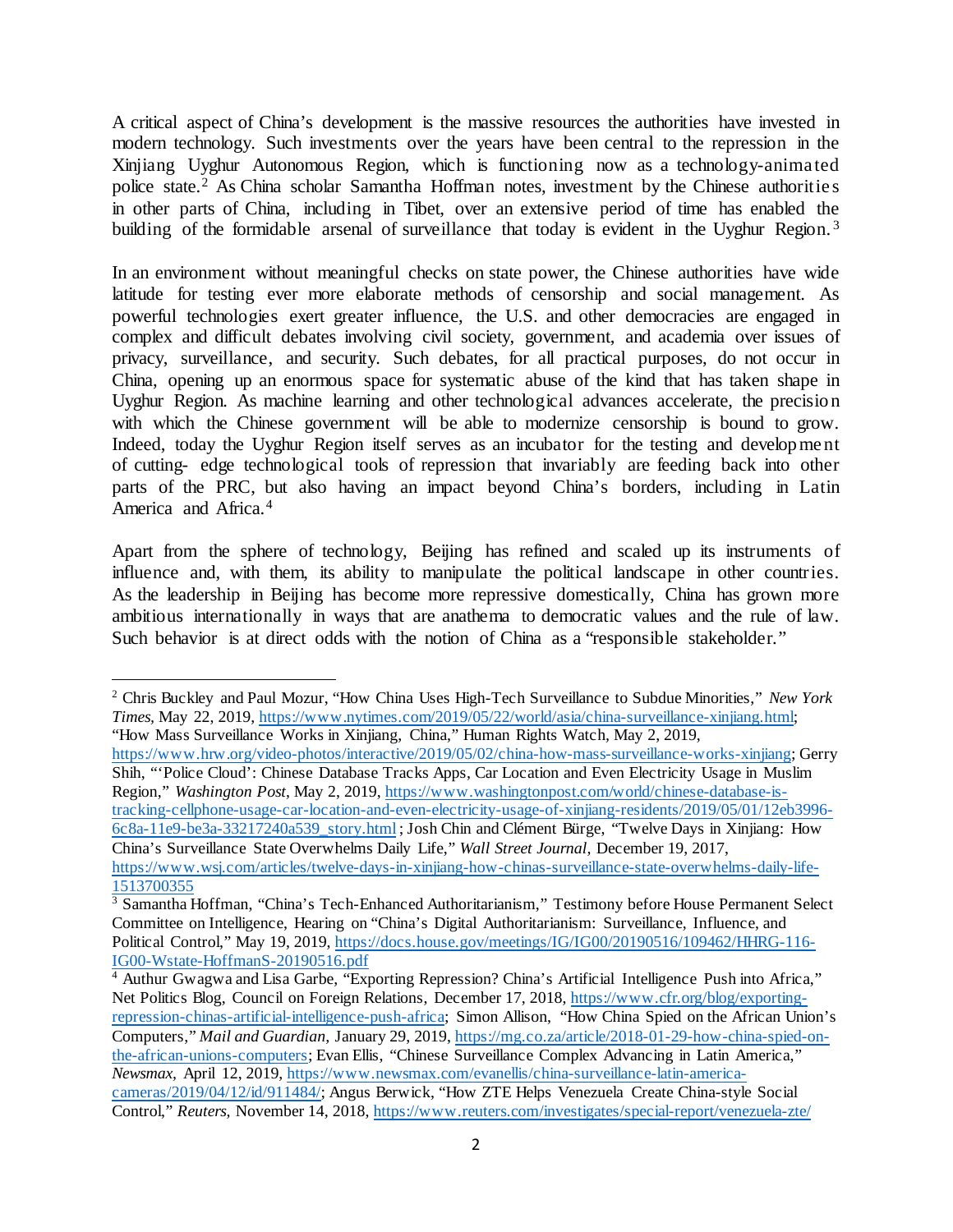#### **A New Era of Contestation**

l

In this new era of contestation, China has claimed a larger role on the global stage and has sought to promote its own preferred ideas, norms, and approaches to governance. Beijing's unexpected ability to carry out digital censorship, to use economic leverage to mute voices in the democracies, and more generally to influence democratic systems abroad has created a need for fresh ways of thinking about and dealing with this new situation.

As China's leadership has placed greater importance on shaping the political operating environment overseas, it has spent many of billions of dollars over the past decade to shape public opinion and perceptions around the world.

Although information is increasingly globalized and internet access is spreading, China and other authoritarian states have managed to reassert control over the realm of ideas.<sup>[5](#page-2-0)</sup> In China, the state keeps a firm grip on the media environment, and the authorities in Beijing use digital technolo gies to press their advantage at home and, increasingly, abroad.

Under the direction of the Chinese Communist Party, China has established platforms abroad for educational, cultural, and other forms of influence within open societies. Over time, it has become clearer that such initiatives tend to be "accompanied by an authoritarian determination to monopolize ideas, suppress alternative narratives, and exploit partner institutions," what is now understood as "sharp power,"<sup>6</sup> an approach to international affairs that typically involves efforts at censorship and the use of manipulation to degrade the integrity of independent institutions.[7](#page-2-2)

The authorities in Beijing have cultivated economic leverage as a tool for getting others to play by their rules. Beijing's approach seeks to reduce, neutralize, and preempt any challenges to the CCP regime's presentation of itself. Its state-funded research centers, media outlets, people-to-people exchange programs, and network of Confucius Institutes often mimic civil society initiatives that in democracies function independently of government. Meanwhile, local partners and others in democracies are often unaware of the logic that underpins China's foreign policy and how tightly the Chinese authorities control social groups, media, and political discourse at home.

Today, the corrosive effects of China's influence beyond its borders are increasingly apparent in a number of crucial domains, including publishing, culture, academia, and media—secto rs that are essential for determining how citizens of democracies understand the world around them. China's influence activities aim to discourage challenges to its preferred self-

<span id="page-2-0"></span><sup>5</sup> Xiao Qiang, "The Road to Digital Unfreedom: President Xi's Surveillance State," *Journal of Democracy*, no. 1 (2019): 53-67.

<span id="page-2-1"></span><sup>6</sup> Christopher Walker and Jessica Ludwig. "The Meaning of Sharp Power: How Authoritarian States Project Influence." *Foreign Affairs,* November 16, 2017. *[https://www.foreignaffairs.com/articles/china/2017-11-](https://www.foreignaffairs.com/articles/china/2017-11-16/meaning-sharp-power) [16/meaning-sharp-power](https://www.foreignaffairs.com/articles/china/2017-11-16/meaning-sharp-power)*

<span id="page-2-2"></span> $\frac{7}{7}$  International Forum for Democratic Studies, "Sharp Power: Rising Authoritarian Influence" (Washington, D.C.: National Endowment for Democracy, 2017), 13, *[www.ned.org/wp](http://www.ned.org/wp-content/uploads/2017/12/Introduction-Sharp-Power-Rising-Authoritarian-Influence.pdf)[content/uploads/2017/12/Introduction-Sharp-Power-Rising-Authoritarian-Influence.pdf](http://www.ned.org/wp-content/uploads/2017/12/Introduction-Sharp-Power-Rising-Authoritarian-Influence.pdf)*.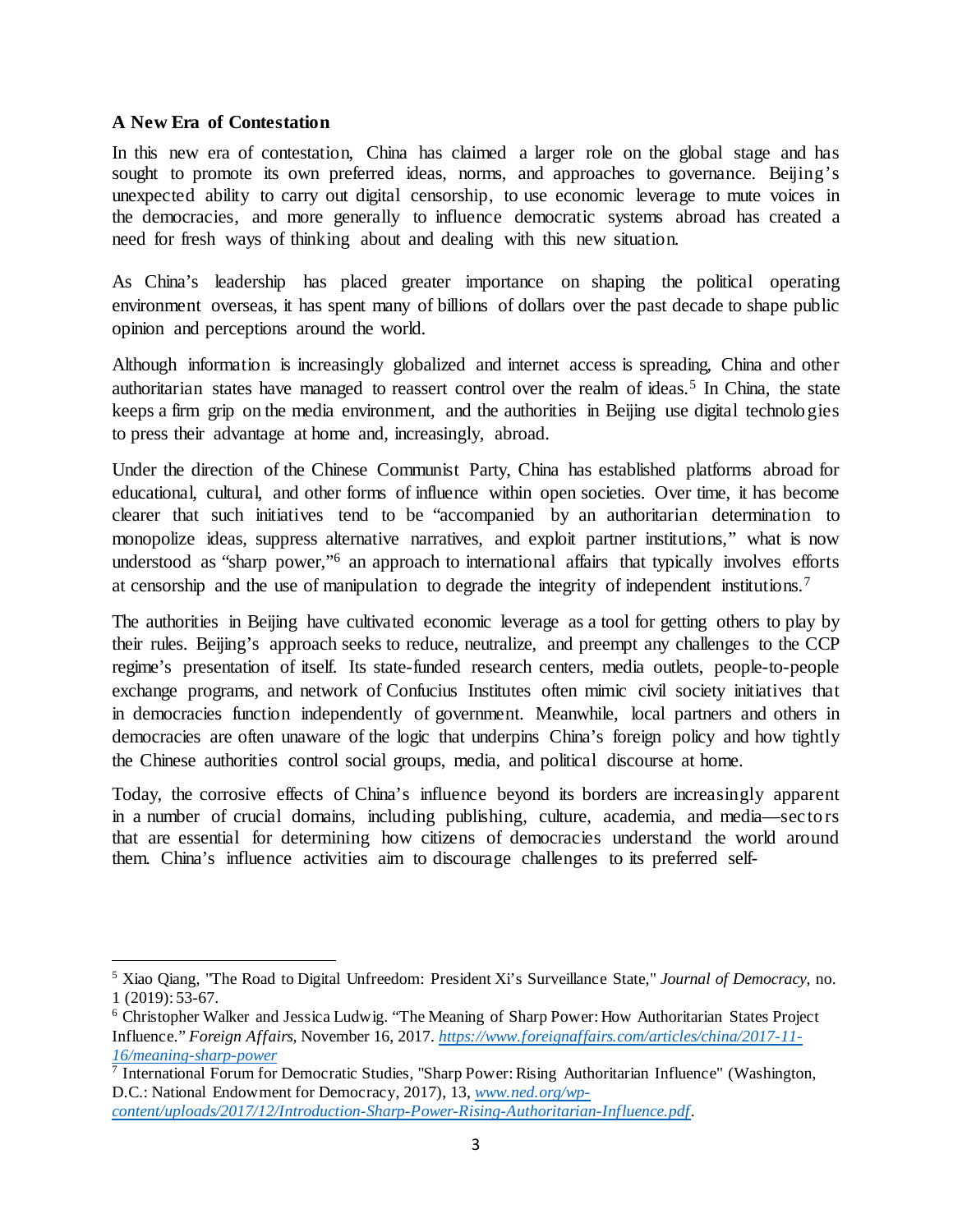presentation, as well as to its standing or its policies. Limiting or muting public discussion of issues deemed unwelcome by the Chinese party-state is a critical characteristic of sharp power.[8](#page-3-0)

## **Media**

l

Having learned to manage political ideas within their own countries, authoritarian regimes are now bending globalization to their own ends by manipulating discourse abroad, especially in the wide-open information space afforded to them by the democracies. Massive investments in overseas media infrastructure play a central role. China has scaled up a multifaceted effort to shape the realm of ideas.

State dominance over political expression and communication is integral to authoritarian governance. Such control enables the promotion of favored narratives across media platfo rms, as well as through the words of state officials and surrogates. In an era of global informatio n saturation and fragmentation, the authorities in Beijing understand the "discourse power" that can be exercised through focused and amply funded information initiatives. As the PRC's media platforms expand and its largest internet firms go global, Beijing's ability to curate information in a systematic and selective manner will only grow stronger, especially in places where local media organizations are vulnerable.

One such place is Africa.<sup>[9](#page-3-1)</sup> There, China has made major investments in media infrastructure, and Chinese censorship tactics are being deployed in matters that Beijing deems sensitive. Throughout sub-Saharan Africa, Chinese state-media outlets have bureaus with two sets of editors: There are African editors on the local payroll, but a group of Chinese editors in Beijing vets their decisions, at least regarding stories that the PRC feels strongly about. The Chinese government gives African journalists "training" and brings them to visit China. Real journalism education, however, is not the goal. Instead, the focus is on taking in Chinese achievements (cultural sites, big infrastructure projects) and on learning how to report from the Chinese government's perspective.[10](#page-3-2)

This is part of a global pattern that is also visible in Latin America. China's president Xi Jinping has said that he wants to bring ten thousand Latin American politicians, academics, journalists, officials, and former diplomats to China by 2020.<sup>[11](#page-3-3)</sup>

<span id="page-3-0"></span><sup>8</sup> Christopher Walker, Shanthi Kalathil, and Jessica Ludwig, "Forget Hearts and Minds." *Foreign Policy,*  September 14, 2018, *<https://foreignpolicy.com/2018/09/14/forget-hearts-and-minds-sharp-power/>*

<span id="page-3-1"></span><sup>&</sup>lt;sup>9</sup> See, for example: Andrea Vega Yudico, "China's Multi-Billion Dollar Telecommunications Investment in Africa Poses Threat to Independent Media," Center for International Media Assistance, October 24, 2017, [https://www.cima.ned.org/blog/chinas-multi-billion-dollar-telecommunications-investment-africa](https://www.cima.ned.org/blog/chinas-multi-billion-dollar-telecommunications-investment-africa-poses-threat-independent-media/)[poses-threat-independent-media/](https://www.cima.ned.org/blog/chinas-multi-billion-dollar-telecommunications-investment-africa-poses-threat-independent-media/) and Nick Bailey, "East African States Adopt China's Playbook on Internet Censorship," Freedom House, October 24, 2017, [https://freedomhouse.org/blog/east-african](https://freedomhouse.org/blog/east-african-states-adopt-china-s-playbook-internet-censorship)[states-adopt-china-s-playbook-internet-censorship.](https://freedomhouse.org/blog/east-african-states-adopt-china-s-playbook-internet-censorship)

<span id="page-3-2"></span><sup>&</sup>lt;sup>10</sup> Emeka Umejei, "Will China's Media Influence African Democracies?" Power 3.0, 2 April 2018, *www.power3point0.org/2018/04/02/will-chinas-media-influence-african-democracies.*

<span id="page-3-3"></span><sup>11</sup> Juan Pablo Cardenal, "China's Elitist Collaborators," Project Syndicate, 17 April 2018, *[www.project](file://vc-file2.ned.org/Documents/christopherw/Documents/Sharp%20Power/New%20SRF%20grant%20July%202018/www.project-syndicate.org/commentary/china-latin-america-engagement-soft-power-by-juan-pablo-cardenal-2018-04)[syndicate.org/commentary/china-latin-america-engagement-soft-power-by-juan-pablo-cardenal-2018-04.](file://vc-file2.ned.org/Documents/christopherw/Documents/Sharp%20Power/New%20SRF%20grant%20July%202018/www.project-syndicate.org/commentary/china-latin-america-engagement-soft-power-by-juan-pablo-cardenal-2018-04)*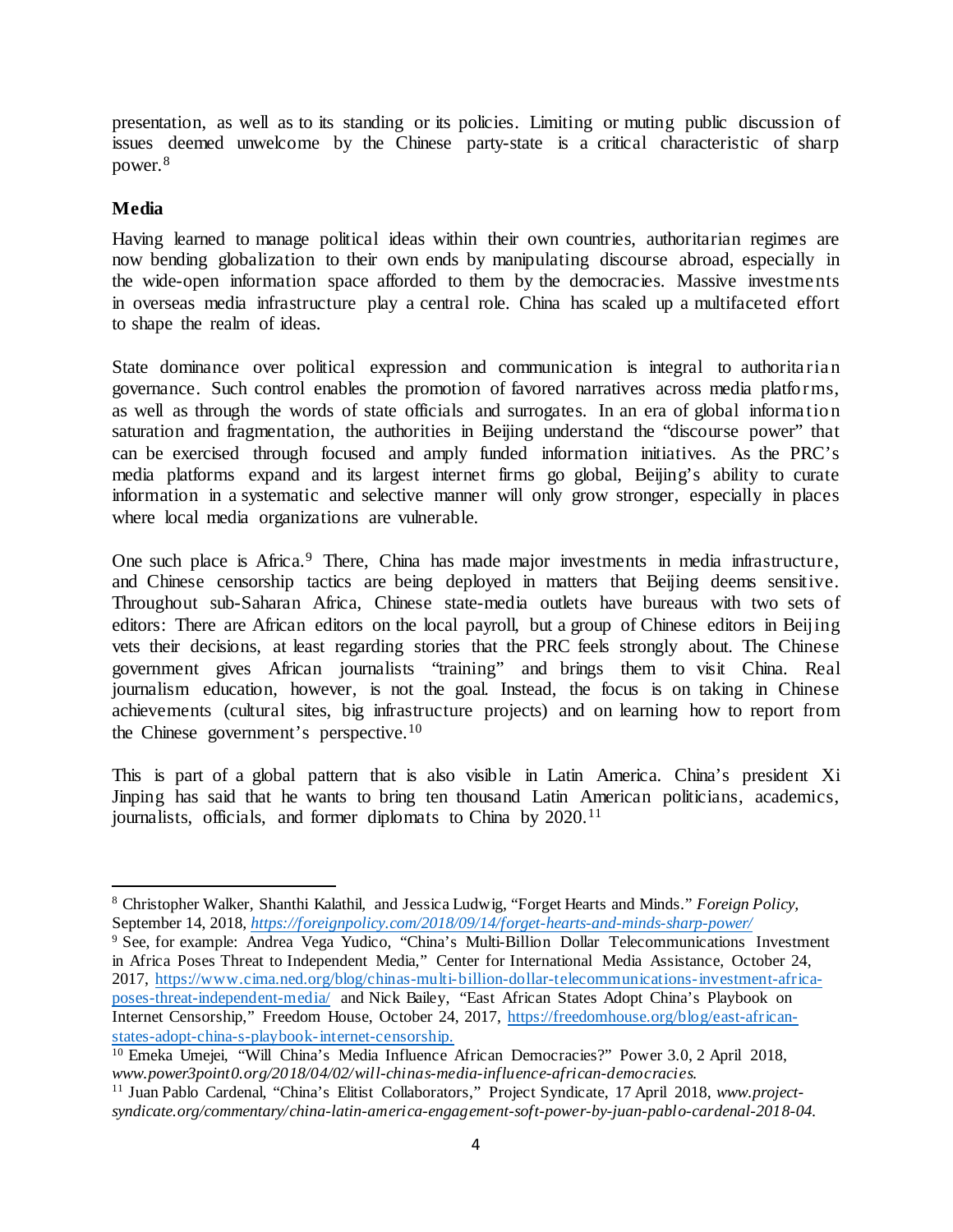One example relevant to the United States was reported in November 2015, when it came to light that China Radio International (CRI), Beijing's state-run radio network, was operating as a hidden hand behind a global web of stations on which the Chinese government controls much of the content. According to a Reuters investigation, 33 stations in 14 countries "primarily broadcast content created or supplied by CRI or by media companies it controls in the United States, Australia, and Europe." As part of this elaborate Chinese-government effort to explo it the open media space, more than a dozen stations across the United States operate as part of the CCP's "borrowed boat" approach, in which existing media outlets in foreign countries are used to project China's messages.<sup>[12](#page-4-0)</sup>

Through its formidable global media apparatus more generally, China is spreading messages abroad, using a variety of tools, about alternatives to democracy as models of governance, how the media can be controlled, and value-neutral internationalist positions in debates on issues such as internet governance.

# **Confucius Institutes**

l

Chinese authorities portray the Confucius Institutes as being similar to the British Council or the Goethe-Institut, both of which receive government funding to give language and culture classes. Yet unlike those freestanding organizations, the Confucius Institutes are embedded within educational institutions, most of which are committed to the type of free intellectual inquiry that is impossible at Confucius Institutes themselves.

Many casual observers of the Confucius Institutes might not realize that the Confucius Institutes' constitution, found on the website of Hanban (the Chinese arm of the government that directs them), implies that Chinese law applies within the premises of the Institutes. [13](#page-4-1) Moreover, the Confucius Institutes employ staffers who at times have sought to block host universities from holding discussions on sensitive topics such as Taiwan or Tibet.<sup>[14](#page-4-2)</sup>

Little about these institutes is transparent; it is hard to say, for instance, what amount of Chinese government money goes to individual host universities. It is also unclear what level of control universities have over curricula within the Institutes because the agreements between these parties often remain confidential.<sup>[15](#page-4-3)</sup>

<span id="page-4-2"></span>*[www.nas.org/images/documents/confucius\\_institutes/NAS\\_confuciusInstitutes.pdf.](http://www.nas.org/images/documents/confucius_institutes/NAS_confuciusInstitutes.pdf)*  $14$  Ibid.

<span id="page-4-0"></span><sup>&</sup>lt;sup>12</sup> Koh Gui Qing and John Shiffman, "Beijing's Covert Radio Network Airs China-Friendly News Across Washington, and the World," *Reuters*, November 2, 2015.

<span id="page-4-1"></span><sup>&</sup>lt;sup>13</sup> Rachelle Peterson, "Outsourced to China: Confucius Institutes and Soft Power in American Higher Education," National Association of Scholars, June 2017,

<span id="page-4-3"></span><sup>15</sup> Bethany Allen-Ebrahimian, "House Proposal Targets Confucius Institutes as Foreign Agents," *Foreign Policy,* March 14, 2018, *http://foreignpolicy.com/2018/03/14/house-proposal-targets-confucius-institutesas-foreign-agents-china-communist-party-censorship-academic-freedom.*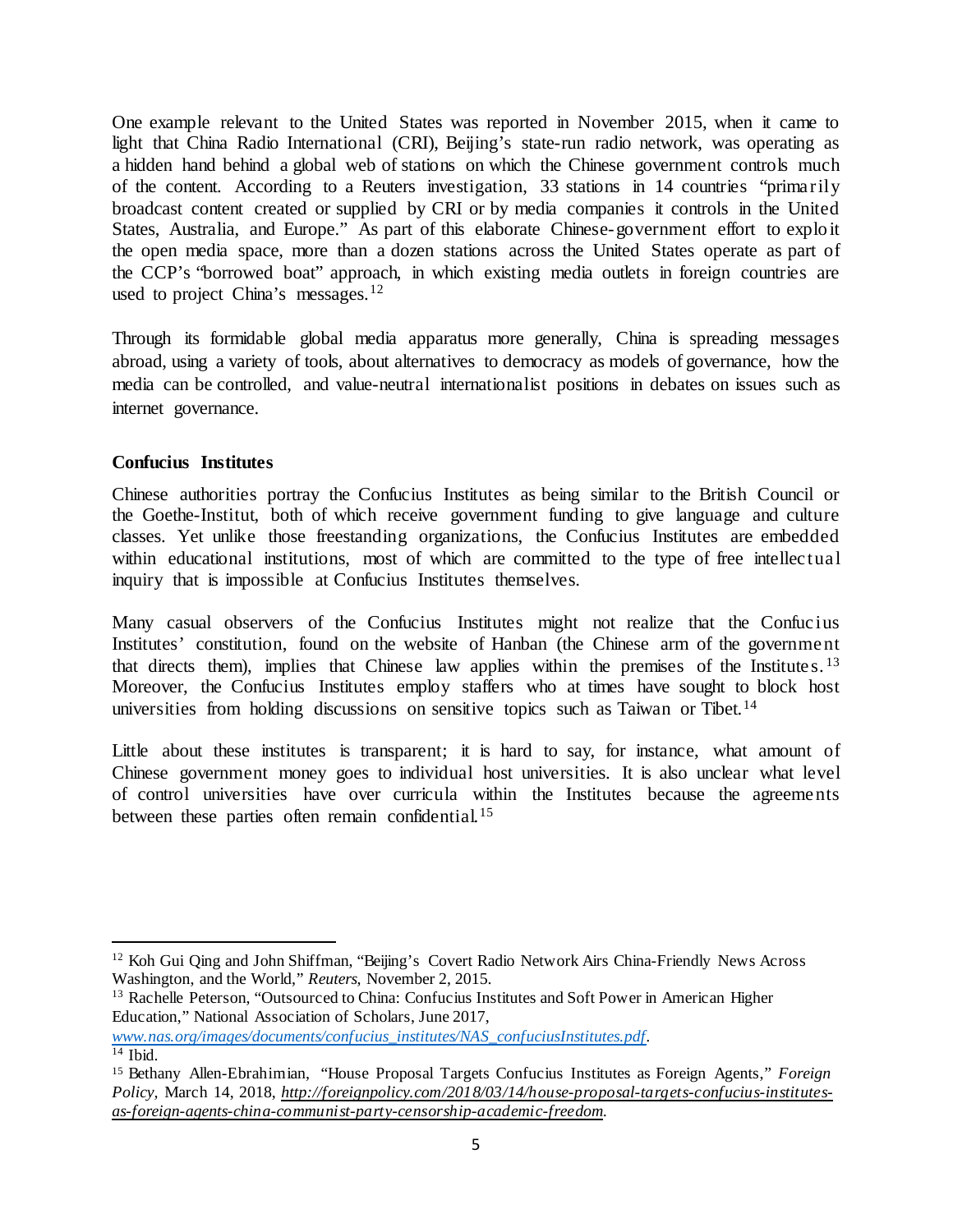#### **Incubating and Sharing Technology Toward Repressive Ends**

Beijing's considerable influence is increasingly evident in the digital space. China and other autocratic regimes have applied the online tools and techniques that they have refined for domestic use internationally as well. As noted at the outset of this statement, many of the techniques that are applied abroad are first incubated at the domestic level by the Chinese authorities. Through the online censorship system known as the Great Firewall, Chinese authorities have long been able to manage and restrict what China's people—the world's largest number of internet users inside a single set of national borders—can access when they go online. Now the government is increasingly applying machine learning to combine censorship and surveillance into comprehensive social management, a development that will increasingly impact global freedom of expression.<sup>[16](#page-5-0)</sup>

Beijing's paramount aim, it seems, is to exert control over key information spheres and the tools for manipulating thoughts, images, and ideas. Its management model is centralized and unitary.<sup>[17](#page-5-1)</sup> As the authorities in Beijing deepen their artificial intelligence  $(AI)$  capacities, including through massive data collection, they are likely to apply these technologies to devise ever more precise methods of social management, including predicting individual behavior and potential collective action.

A recent case in Ecuador suggests some of the potential risks. Ecuador's negotiation under President Rafael Correa of a Chinese-financed loan to acquire surveillance equipment and technology to power its ECU-911 monitoring system took place in the absence of meaningful public debate, and civil society is only now in a position where it can begin to grapple with the potential ramifications of such an extensive system that has already been put into place. There is evidence to suggest that the ECU-911 system is being used to monitor civil society activists and critics of the government, much as these systems are used in China.[18](#page-5-2)

In China, the companies responsible for developing these technologies are not only partnering with the state security apparatus, but are intertwining themselves within key institutions in democratic societies, giving them an increasing stake in the platforms and algorithms that determine speech on a worldwide basis. China's ambition to become a global powerhouse in big data, AI, and other emerging technologies has significant ramifications for democratic governance globally, yet much of civil society involved in the governance of emerging technologies has yet to engage on this issue in a meaningful way.[19](#page-5-3) Democracies have yet to develop a comprehensive response to China's plan to build digital infrastructure across key parts of the globe, creating a "Digital Silk Road," and allowing China immense power over the future of the digital world.

l

<span id="page-5-0"></span><sup>16</sup> Paul Mozur, "China Presses Its Internet Censorship Efforts Across the Globe," *New York Times,* March 2 2018.

<span id="page-5-1"></span><sup>&</sup>lt;sup>17</sup> Qiang, "The Road to Digital Unfreedom: President Xi's Surveillance State."

<span id="page-5-2"></span><sup>&</sup>lt;sup>18</sup> Paul Mozur, Jonah Kessel, and Melissa Chan, "Made in China, Exported to the World: The Surveillance State," *New York Times,* April 24, 2019, [https://www.nytimes.com/2019/04/24/technology/ecuador](https://www.nytimes.com/2019/04/24/technology/ecuador-surveillance-cameras-police-government.html)[surveillance-cameras-police-government.html](https://www.nytimes.com/2019/04/24/technology/ecuador-surveillance-cameras-police-government.html)

<span id="page-5-3"></span><sup>19</sup> Lindsay Gorman and Matt Schrader, "U.S. Firms are Helping Build China's Orwellian State," *Foreign Policy,* March 19, 2019, [https://foreignpolicy.com/2019/03/19/962492-orwell-china-socialcredit-surveillance/.](https://foreignpolicy.com/2019/03/19/962492-orwell-china-socialcredit-surveillance/)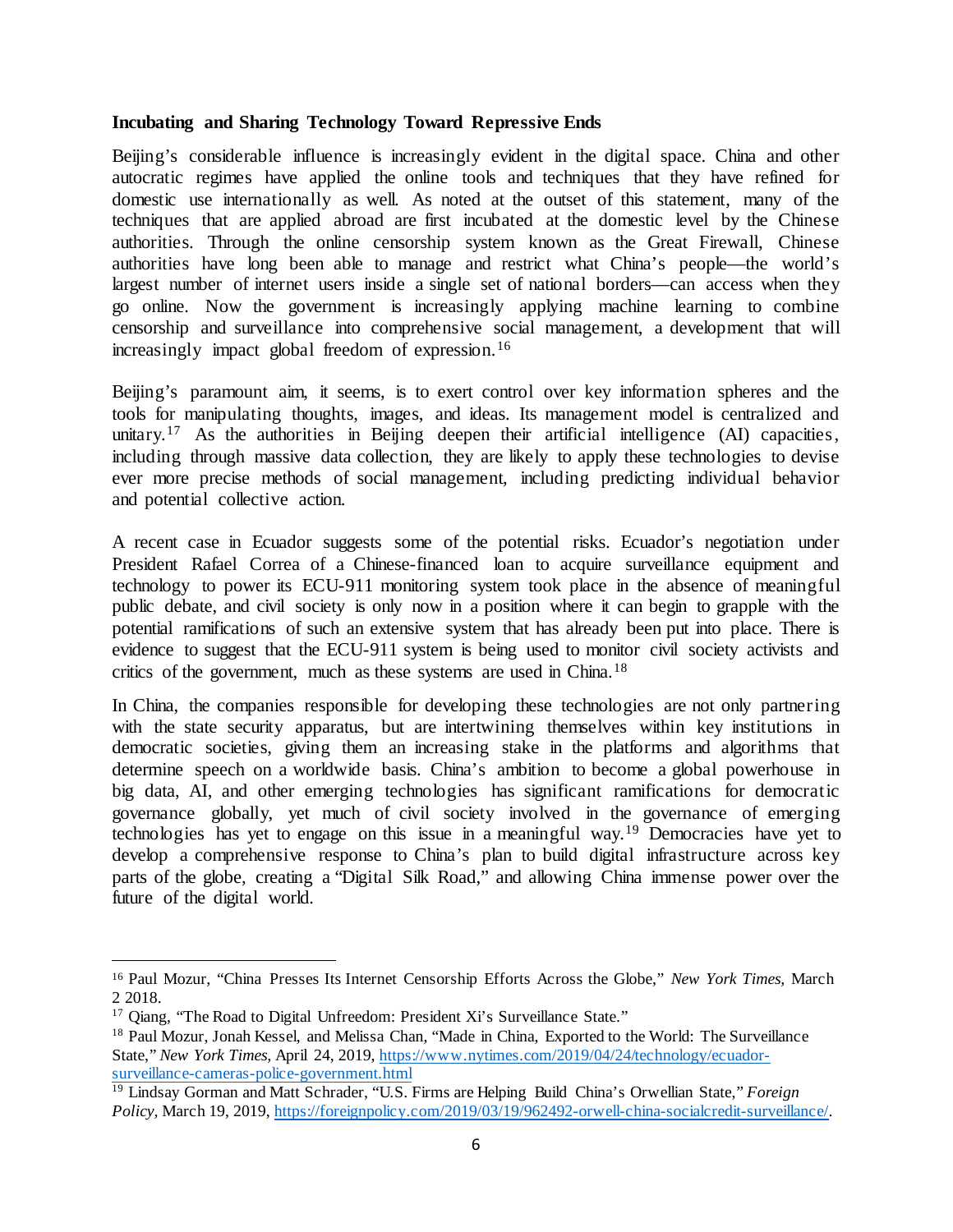#### **The Corrosive Effects of Authoritarian Capital**

Many emerging and vulnerable democracies face challenges in governing foreign direct investment, including weak accountability in public spending, opaque corporate governance, poor procurement oversight, and lax anti-corruption enforcement. These challenges are easily exploited by authoritarian regimes intent on using state-connected financial resources for reasons other than development or mutual economic benefit, leading to potentially disastrous outcomes for open and democratic governance. When investment and foreign assistance is part of a meaningful public discussion involving civil society in developing economies, the effect can be to strengthen such essential features of democratic governance as citizen voice and participatio n, and transparency and accountability. If the authoritarian-linked firms and institutions driving the capital flows ignore or even undermine liberal-democratic values and concerns, however, the durability of democratic governance can suffer, corruption can flourish, and authoritarianism can find fertile ground.

In regions such as the Western Balkans where the interests of local political elites, who retain power by catering to key patronage networks, overlap with China's high tolerance for corruptio n, Beijing's way of doing business exacerbates existing problems surrounding transparency and accountability.[20](#page-6-0) The situation in Central Europe and the Balkans, where young, aspiring or vulnerable democracies predominate, is also relevant. In countries throughout those regions there are indications that China has sought to utilize various forms of capital inflows, including equity, debt, and aid, to achieve geostrategic aims and divert the region from a trajectory of integration into the community of democratic states. Regional initiatives, such as China's "16+1" initiative (now "17+1" since the recent addition of Greece to this grouping) to strengthen bilateral ties with primarily former Eastern Bloc countries, offer Beijing an easy alternative to dealing with the EU as a whole.<sup>[21](#page-6-1)</sup>

In countries where projects under BRI auspices have turned sour, its combining of infrastructure financing with geopolitical aims has raised doubt and opposition. In December 2017, for instance, the government of Sri Lanka admitted its inability to repay the US\$8 billion that it had borrowed from Chinese firms to build a deepwater port at Hambantota, handing the project to Beijing on a 99-year lease in an instance of what critics have called "debt-trap diplomacy." In other cases, Chinese financing for infrastructure projects under the BRI have seen countries take on unsustainable debt levels for projects of questionable economic viability. For example, in Montenegro a project financed by China's Export-Import Bank to link the coastal port of Bar by road to Serbia has been dubbed "the highway to nowhere" after the government could not afford to take out further loans to complete the overruns of the project.<sup>[22](#page-6-2)</sup>

l

<span id="page-6-0"></span><sup>&</sup>lt;sup>20</sup> Kurt Bassuener, "Pushing on an Open Door: Foreign Authoritarian Influence in the Western Balkans," National Endowment for Democracy, May 2019, *[www.ned.org/wp-content/uploads/2019/05/Pushing-on-an-](http://www.ned.org/wp-content/uploads/2019/05/Pushing-on-an-Open-Door-Foreign-Authoritarian-Influence-in-the-Western-Balkans-Kurt-Bassuener-May-2019.pdf)[Open-Door-Foreign-Authoritarian-Influence-in-the-Western-Balkans-Kurt-Bassuener-May-2019.pdf](http://www.ned.org/wp-content/uploads/2019/05/Pushing-on-an-Open-Door-Foreign-Authoritarian-Influence-in-the-Western-Balkans-Kurt-Bassuener-May-2019.pdf)*.

<span id="page-6-1"></span><sup>&</sup>lt;sup>21</sup> Martin Hala, "The 16+1 Initiative: China's Divisive Equation for Central and Eastern Europe," Power 3.0, June 5, 2018.

<span id="page-6-2"></span><sup>&</sup>lt;sup>22</sup> Noah Barkin and Aleksandr Vasovic, "Chinese 'highway to nowhere' haunts Montengro," Reuters, July 16, 2018. *[www.reuters.com/article/us-china-silkroad-europe-montenegro-insi/chinese-highway-to-nowhere](http://www.reuters.com/article/us-china-silkroad-europe-montenegro-insi/chinese-highway-to-nowhere-haunts-montenegro-idUSKBN1K60QX)[haunts-montenegro-idUSKBN1K60QX](http://www.reuters.com/article/us-china-silkroad-europe-montenegro-insi/chinese-highway-to-nowhere-haunts-montenegro-idUSKBN1K60QX)*.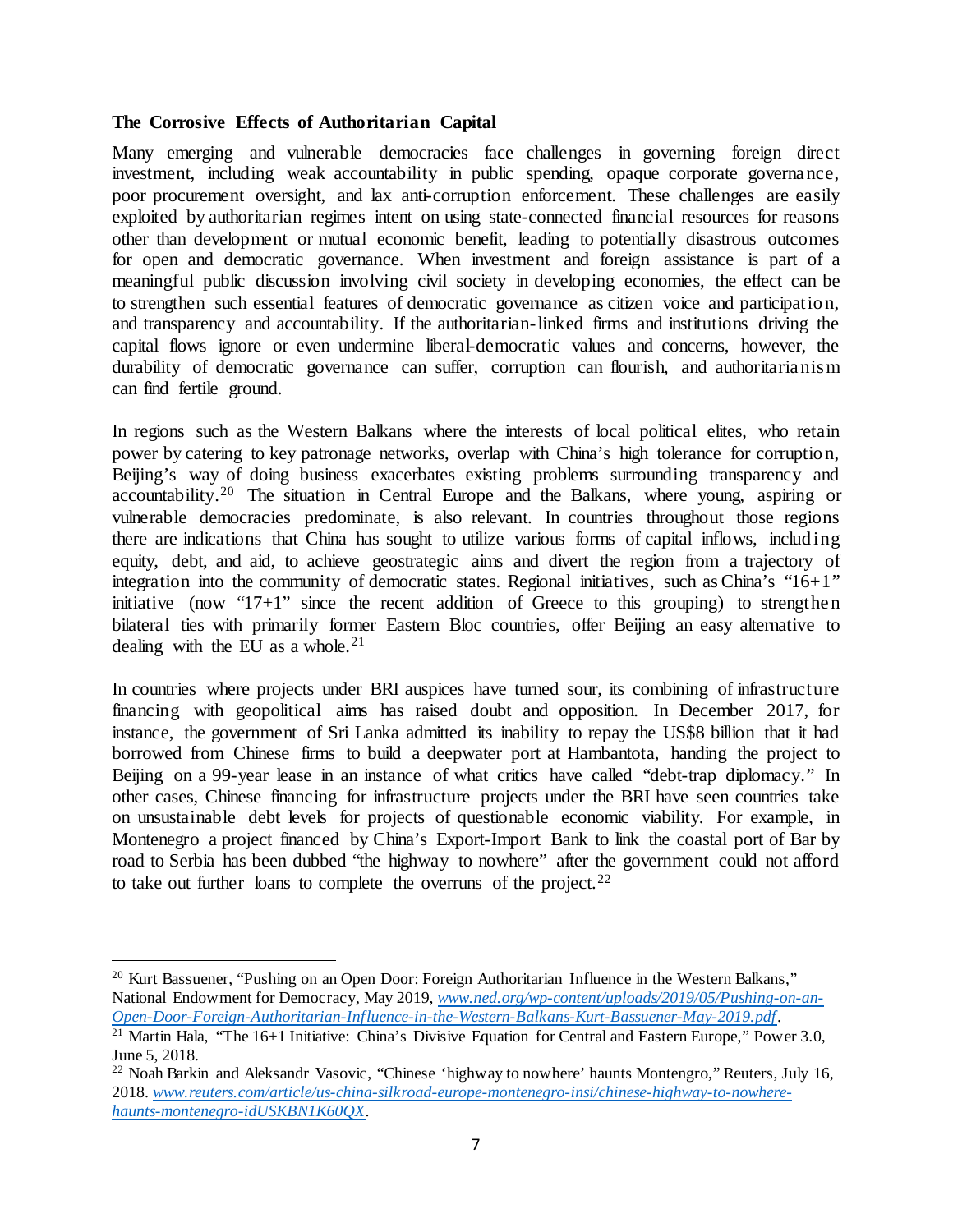#### **Opacity and Secrecy as Norms**

l

Such deals with China tend to be characterized by an essential lack of transparency. This opacity allows China to work with partners who have few other options because of their poor credit ratings and reputation for corruption, and also, by agreeing to inflate project cost, Beijing is able to funnel a portion of its investment to influential elites in partner governments.[23](#page-7-0) Patterns across regions and sectors have taken shape that illustrate the extent of the problem. Several other recent cases have come to light, for instance, which demonstrate how Beijing's preference for working directly and exclusively with executive branch elites in its engagement with foreign governments and how this can have had a corrosive effect on the integrity of institutions and governance more broadly.

When Panama and El Salvador switched diplomatic recognition from Taiwan to the People's Republic of China, key government, private sector, and civil society actors were kept in the dark until after official announcements were made. In the case of El Salvador, its congress has launched an effort to review and halt the advancement of an accompanying agreement to establish a special economic zone that would comprise 14 percent of the country's territory in strategic areas along the coast and give preferential benefits to Chinese firms.<sup>[24](#page-7-1)</sup> Only a few weeks ago, more than a dozen other agreements that the El Salvadorian president had reached with China were made public for the first time, spanning from promoting the Belt and Road Initiative, to scientific and technological cooperation, and educational exchange, among others. In all of these cases, civil society and policymakers have been forced to play catch up in order to understand the implications of how such agreements may impact their countries and to retrofit monitoring and accountability mechanisms.

In Argentina, a deal reached with the Cristina Kirchner administration saw the People's Liberation Army given a fifty-year lease to build and operate a space observation station with dual-use capabilities in Patagonia. After recent reporting revealed the agreement provided the Argentine government with no mechanisms for oversight or access to the station,[25](#page-7-2) Argentina's national congress launched an investigation and is seeking to revisit the agreement.<sup>[26](#page-7-3)</sup> In Africa, agreements on major deals also fit the pattern.<sup>[27](#page-7-4)</sup>

The pattern of China's engagement that has taken shape globally has not eluded the U.S. In recent years, reports of influence that were once episodic have become more frequent as journalists and other observers have begun to look more closely; the patterns of opacity and manipulation that have characterized China's engagements in other parts of the world have come to light here. *China's Influence and American Interests*, a report produced by the Hoover Institution and the Asia Society and released in November 2018 found that "in certain key

<span id="page-7-0"></span><sup>&</sup>lt;sup>23</sup> Jonathan Hillman, "Corruption Flows Along China's Belt and Road," Center for Strategic and International Studies, January 18, 2019, [https://www.csis.org/analysis/corruption-flows-along-chinas-belt-and-road.](https://www.csis.org/analysis/corruption-flows-along-chinas-belt-and-road)

<span id="page-7-1"></span><sup>24</sup> Benjamin Russell, "What a Controversial Deal in El Salvador Says About China's Bigger Plans," *Americas*  Quarterly, April 23, 2019, https://www.americasquarterly.org/content/controversy-el-salvador-china.<br><sup>25</sup>Cassandra Garrison, "China's Military-Run Space Station in Argentina is a 'Black Box,'" Reuters, January

<span id="page-7-2"></span><sup>31, 2019,</sup> *[https://www.reuters.com/article/us-space-argentina-china-insight/chinas-military-run-space-station](https://www.reuters.com/article/us-space-argentina-china-insight/chinas-military-run-space-station-in-argentina-is-a-black-box-idUSKCN1PP0I2)[in-argentina-is-a-black-box-idUSKCN1PP0I2.](https://www.reuters.com/article/us-space-argentina-china-insight/chinas-military-run-space-station-in-argentina-is-a-black-box-idUSKCN1PP0I2)*

<span id="page-7-3"></span><sup>&</sup>lt;sup>26</sup> Cassandra Garrison, "Argentine Lawmakers Seek Greater Oversight of Chinese Space Facility in Patagonia," *Reuters,* March 29, 2019, *[https://www.reuters.com/article/us-argentina-china-space/argentine](https://www.reuters.com/article/us-argentina-china-space/argentine-lawmakers-seek-greater-oversight-of-chinese-space-facility-in-patagonia-idUSKCN1RA24I)[lawmakers-seek-greater-oversight-of-chinese-space-facility-in-patagonia-idUSKCN1RA24I](https://www.reuters.com/article/us-argentina-china-space/argentine-lawmakers-seek-greater-oversight-of-chinese-space-facility-in-patagonia-idUSKCN1RA24I)*.

<span id="page-7-4"></span><sup>27</sup> "Report: Kenya Risks Losing Port of Mombasa to China," *The Maritime Executive,* December 20, 2018, *<https://www.maritime-executive.com/article/kenya-risks-losing-port-of-mombasa-to-china>*.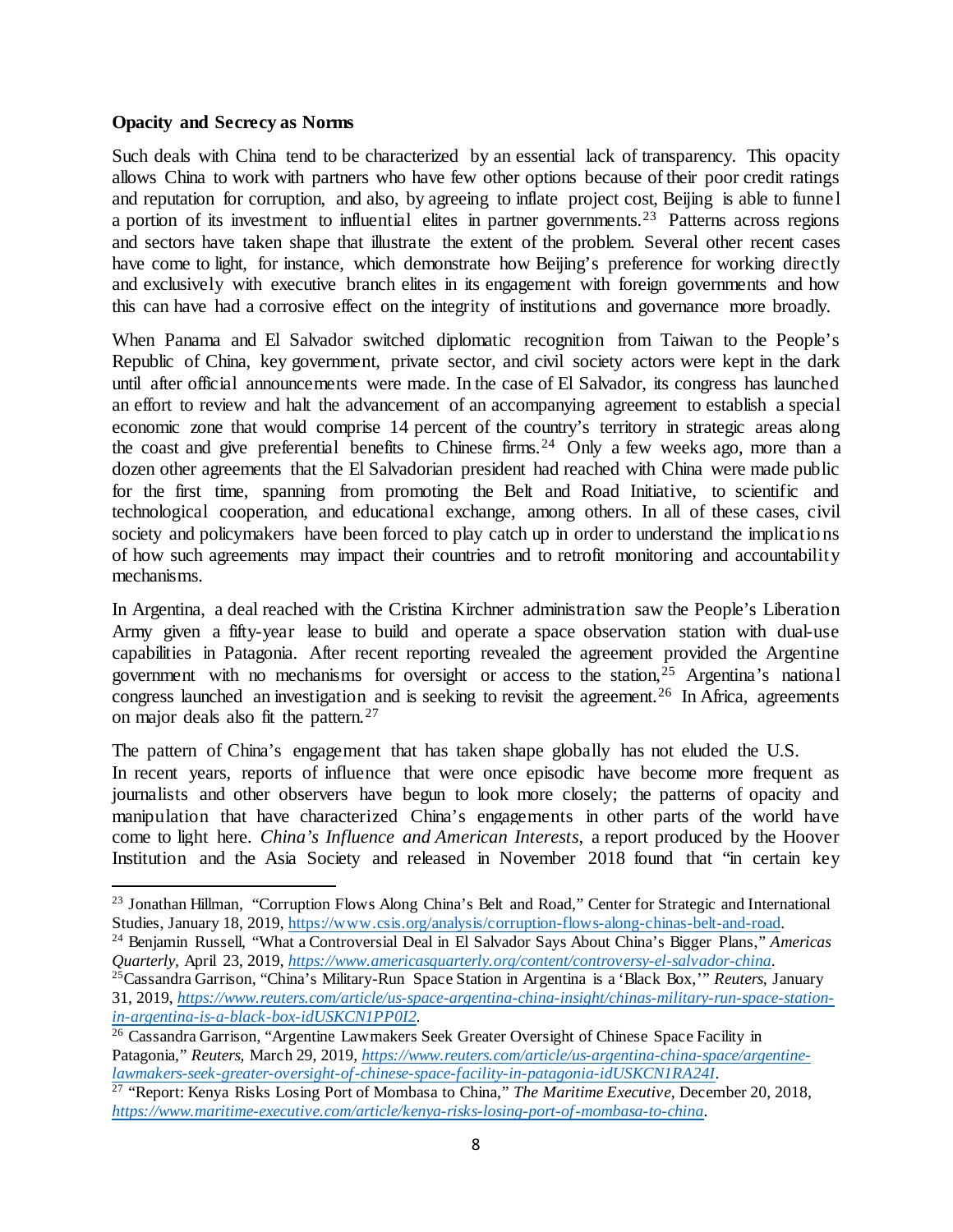ways China is exploiting America's openness in order to advance its aims on a competitive playing field that is hardly level. For at the same time that China's authoritarian system takes advantage of the openness of American society to seek influence, it impedes legitimate efforts by American counterpart institutions to engage Chinese society on a reciprocal basis."

This report further observed that "China's influence activities have moved beyond their traditional United Front focus on diaspora communities to target a far broader range of sectors in Western societies, ranging from think tanks, universities, and media to state, local, and national government institutions. China seeks to promote views sympathetic to the Chinese government, policies, society, and culture; suppress alternative views; and co-opt key American players to support China's foreign policy goals and economic interests."<sup>28</sup>

#### **Acknowledging, and Competing in, the Emerging Contest over Values**

Given China's rapid emergence on the world stage and its more visible authoritarian internationalism, it seems we are approaching an inflection point. If anything, the challen ge presented by China and other ambitious, internationalist autocratic regimes has grown in the most recent period. At the same time, the democracies are only slowly waking up to the fact that they have entered into an era of serious and strategic contestation based on governance models.

The conflict over values that has taken shape globally is one between autocratic regimes, on the one hand, whose animating governance principles favor state control, management of political expression, and privileging "rule by law" over rule of law, versus democratic systems, on the other, whose principles are based on open societies, free and independent expressio n, and rule of law. In an era of globalization, the struggle over these fundamental values is being waged in every region and across diverse polities. How this battle plays out will define the character of the world we live in.

To date, much of the response to the China challenge from the democracies has focused on the trade and military dimensions, both of which properly deserve attention. But we must deal with the fact that much of Beijing's activity in recent years may be related to but is distinct from these domains. In order to compete, the U.S. and other democracies will need to address this gap in the sphere of values. And at a fundamental level, any response to this global challen ge also needs to consider the essential importance of democratic development in China itself.

### **Developing a Comprehensive Response to the China Challenge**

l

Given its corrosive impact on critical democratic institutions, China's authoritarian internationalism poses both a rule-of-law and a national security challenge. The following are key steps, drawn from the International Forum for Democratic Studies' sharp power report, which can be taken to address the Beijing's influence efforts:

<span id="page-8-0"></span><sup>&</sup>lt;sup>28</sup> China's Influence and American Interests: Promoting Constructive Vigilance, ed. Larry Diamond and Orville Schell, the Hoover Institution, November 29, 2018, [https://www.hoover.org/research/chinas-influence](https://www.hoover.org/research/chinas-influence-american-interests-promoting-constructive-vigilance)[american-interests-promoting-constructive-vigilance.](https://www.hoover.org/research/chinas-influence-american-interests-promoting-constructive-vigilance)